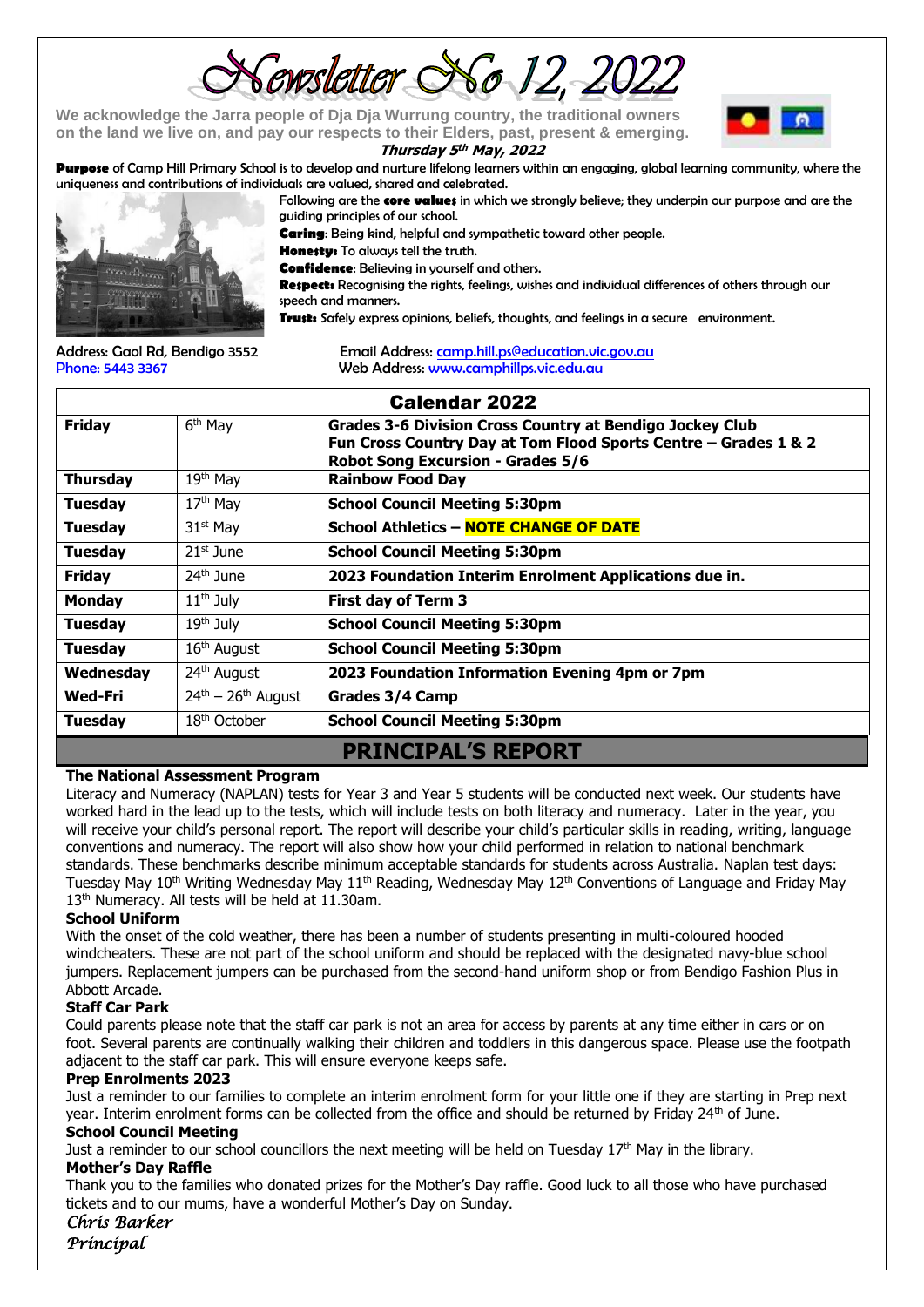# **ASSISTANT PRINCIPAL**

# Be an Attendance HERO… **HERE EVERYDAY READY FOR LEARNING ON TIME** Student absence data for TERM 2

# Early Bird Awards

Congratulations to Foundation A and 1/2B. Everyone in these classes arrived at school ready for learning this week. Keep up the great effort.  $\odot$ 

# 100% attendance for Week 2

This week there were 212 students who had 100% attendance this week – a great effort! Well done to India Hellum-Duffill from Foundation A, who was the Attendance Hero champion for this week. India's name was drawn out of the box of names of students who achieved 100% attendance over the past week. Who will it be next week?

| Total number of student absence days Term 2                | 218 days                                   |  |
|------------------------------------------------------------|--------------------------------------------|--|
| <b>Current school absence rate Term 2</b>                  | 0.7 days per student                       |  |
| School absence rate target for 2022                        | 10.00 days per student (2.5 days per term) |  |
| Number of times students arriving late to school this week | 27                                         |  |





*Trish Johnstone Assistant Principal* 

# **OFFICE**

### **Voluntary Curriculum Consumables**

A reminder to those families that have not paid any school fees yet, if you would like to pay them off individually or in full – this is all available on our QKR app. Please contact the office if you have any questions regarding these.

# **CSEF – Camps, Sports, and Excursion Funding**

If there are any families who have recently received a Centrelink Concession card, please contact the office so we can apply for this \$125 fund (per child) for you.

# **LIBRARY**



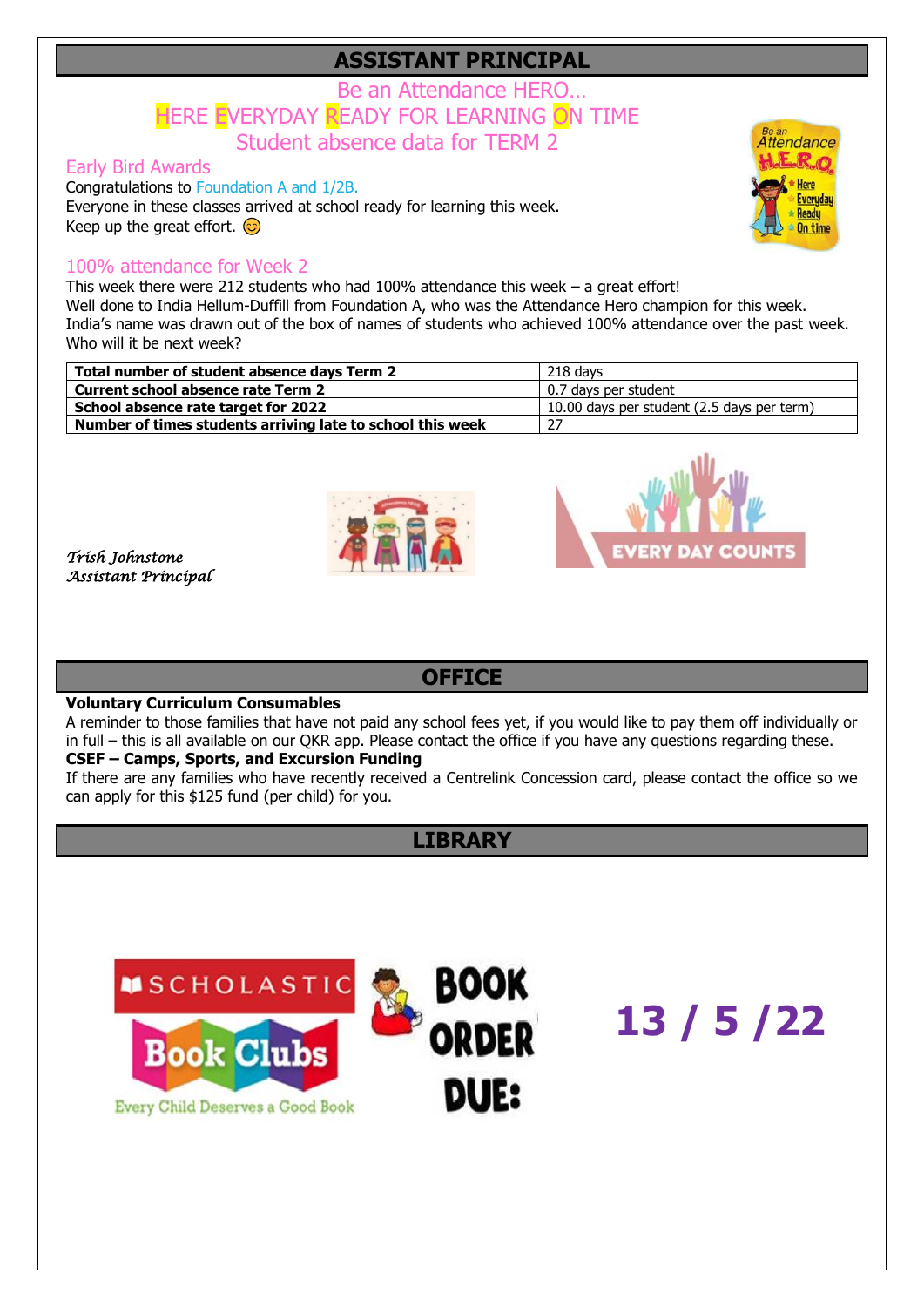# **PARENTS & FRIENDS**

#### **Mother's Day Raffle**



**Camp Hill Primary School Tickets \$1 each**

**Drawn: 10am - Friday 6th May 2022** Pay on QKR or cash to the office

**ALL** sold tickets returned to the office by no later than Friday 6th May at 9am

#### **Donations:**

We are asking for donations to go towards the Mother's Day raffle eg. chocolates, lollies, nuts, biscuits, wine, candles, cups, vouchers, coffee cards just to name a few examples. All gifts can be sent to the office by Wednesday 4<sup>th</sup> May to be wrapped. Thank you for your support  $\odot$ 









# *Parents & Friend Group*

# **OSHC**

#### **OSHC Activities**

This week our Camp Hill OSHC children have been busy playing with all our new board games and card games, and the new basketballs, footballs and netballs.

Children have been very respectful towards all our new equipment and have adjusted to our sharing and packing up rules. We have been getting outside on to the playground and turf while the weather still allows us to.

### **Accounts**

Just a reminder to our families that the accounts are due every fortnight and this Friday is the due date for this first fortnight back.

#### **OSHC Enquiries**

Families, if you have any questions or concerns please feel free to contact Jamie or Simon on the OSHC Number 0409549493 or catch up in person on arrival for pick up.

# *Jamie Morgan*

*OSHC Coordinator* 



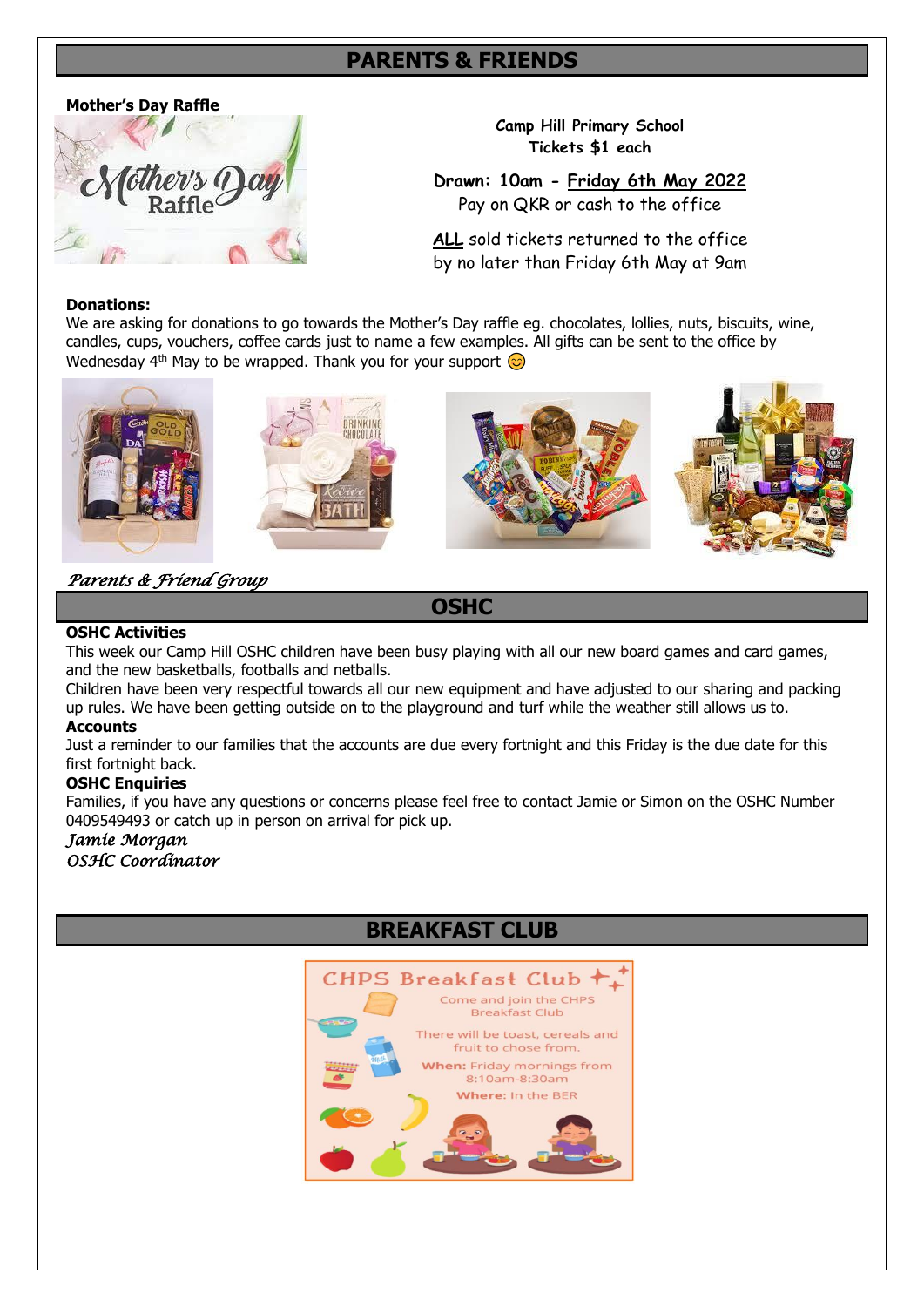# **FOUNDATION LEARNING TEAM**

#### **Buddy Time**

We are still enjoying our weekly catch up with our buddies. Some students remember what day it is based on when we see our buddies, it is very special. Even the weather could not stop us from catching up!

### **Fun in the Foundation Classrooms**

Students are finding their feet since returning to school and really enjoying making memories with their classmates. It has been great to see all friendships form and continue to grow as school goes on. Please remind students that if they are having trouble in the yard finding a friend, the junior playground is a great place to look for a familiar face.

# *Foundation Learning Team*

# **1/2 LEARNING TEAM**

### **Cross Country**

Just a reminder that we will be holding our Fun Cross Country event this Friday 6th May!

Friends and family are more than welcome to come along and cheer. Just a reminder that all spectators must remain behind the fence.

We will be walking from school down to the Tom Flood Sports Centre at 11:30am and will return to school by 12:30pm.

### **Maths**

Our current focus in maths is addition and subtraction. Students have been working hard to improve their number facts and friends of ten skills! We will be continuing to explore this topic across the majority of the term.

# **Writing**

In Writing we are looking at narratives! Students have been busy creating and brainstorming different ideas that they would like to use in their texts. We have been focusing on how we are describing our characters and our setting at the beginning of our stories.

This week's Friday Fun Write is 'Congratulations! You are now the new Mayor of Bendigo! What things would you do in your new job?'

# *1/2 Learning Team*

# **3/4 LEARNING TEAM**

### **Cross Country**

Cross Country is tomorrow, Friday  $6<sup>th</sup>$  May. Thanks to everyone who has completed the form on the Sentral app. If you have not, please do that asap otherwise your child will be unable to attend the Cross Country. Students will need to bring a drink bottle and some extra food. Good luck to all students competing :)

### **Headphones**

It would be great for each student to have headphones at school as we use the computers for a range of things and at times need to have audio access. Grade Threes in particular, will require headphones for this Term NAPLAN.

# *3/4 Learning Team*

# **5/6 LEARNING TEAM**

### **Cross Country**

Good luck to all Senior students who will be running in the cross country tomorrow (Friday 6th). Students may need extra food on this day and will need to take their water bottles with them to the racecourse. Parents are welcome to come and watch the race.

### **Lit Club**

The Grade 6 classes have both started their Lit club novels for Term two. Parents can help by checking in with their child - ask them how/if they are enjoying their novel, what do they think of the main characters, what do they think will happen in the plot. Students are being given time to read at school but may need to complete some reading/record their notes at home too. Parents are welcome to read along with their child at home/listen to them read/read to them.

### **Parents and Friends**

5A and 6B are still seeking a parent/s volunteer to represent their class in the Parents and Friends group. This group meets once a month and organise different fundraising events on behalf of our school. If you are able to help out, please contact your child's teacher, the school office or the Parents and Friends group. *5/6 Learning Team* 



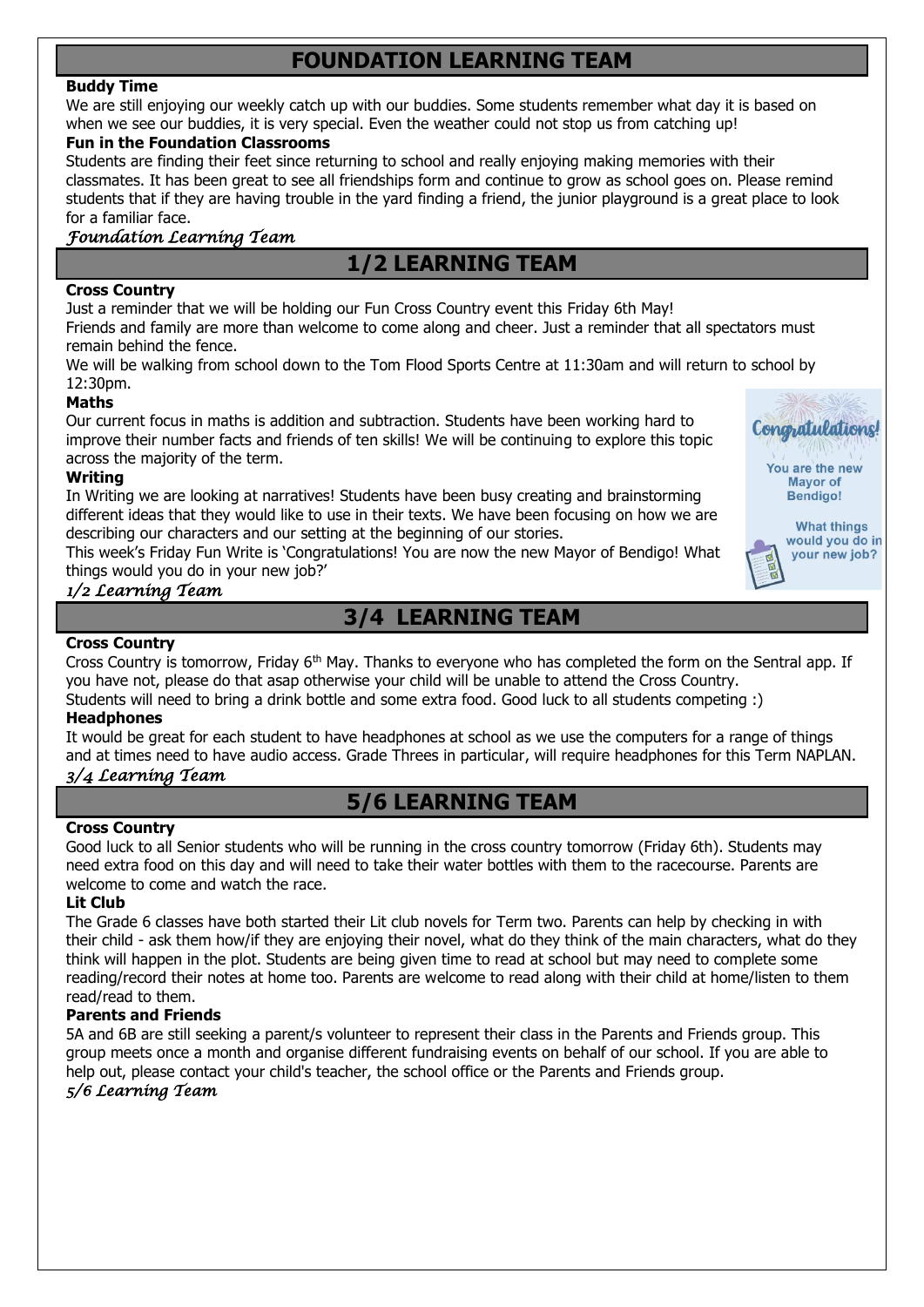

#### **Prep**

Students engaged in counting Chinese numbers from one to ten in different games, then practiced using Chinese characters, such as the Chinese numerals from six to ten.

#### **Grade Two and Three**

Students made connections between words sharing a common syllable using the adjective 'small' and 'big' and identified the use of ordinal numbers while counting animals.

### **Grade Three and Four**

Students learnt vocabulary relating to countries and cultures and mapped the countries on a world map. They also explored the cultural icons representing the local cultures.

### **Grade Five and Six**

Students revised the use of possessive pronouns and the vocabulary relating to colours, drinks, animals, family members and the online assessment showed that their retained vocabulary is great.

### *Yimin Chen*

*LOTE* 

# **ART**

The Junior Department are studying the importance of Country to Aboriginal and Torres Strait Islander people in Art. They are learning how Indigenous Artists may paint their country from a bird's eye view and use symbols to represent features such as water holes or trees. Students were tasked with representing their house and surrounds from a bird's eye view and show influence of Aboriginal Artists' use of symbols. These are some works in progress from Jimmy, Rupert, Nellie and Leni. I cannot wait to see how great they look when completed!









# *Sandy McLennan Visual Arts Leader*

# **PHYSICAL EDUCATION**

### **Congratulations Azia F**

Well done to Azia who competed in two events at the State Swimming Championships last Friday. Azia set a PB in the freestyle by a massive two seconds and swam very well in the backstroke. To make it to

the State Titles is a huge achievement Azia and we are very proud of you! Congratulations. **School Athletics.**

Athletics for 3-6 students will now be held on Tuesday May 31st from 9.30-2.30 at the Latrobe University Athletics Track in Retreat Rd Flora Hill. Parents and family members are welcome to attend the track and support the kids. Students will be bused to and from the event. Permission/payments are on Sentral/QKR for families to complete.

### *Glenn Shannon*

*Sports Coordinator* 

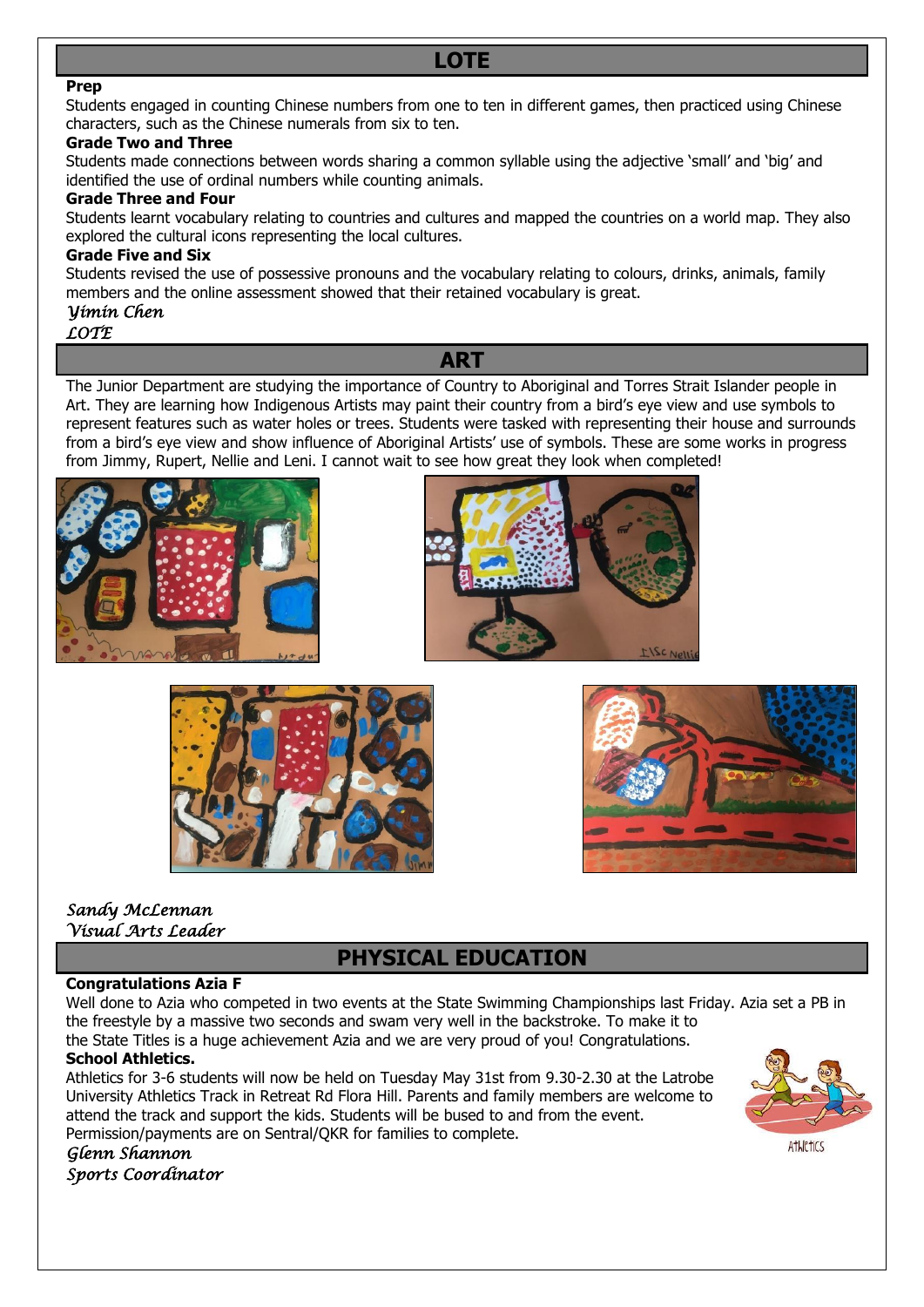# **STUDENTS OF THE WEEK**

### **CONFIDENCE**

**Olive B:** For always being a positive role model. **Olivia M:** For always being a positive role model. **RESPECT**

**Charlie P:** For starting the week with a positive attitude and engaging in most classroom routines and activities. Well done Charlie.

### **CARING**

**Charlie C:** For being a kind and patient buddy.

**Hamish H**: For being very kind and patient with the preps.

# **HEALTHY EATING**

On Thursday May 19th we are holding a "Rainbow Food Day" where students bring a healthy fruit or vegetable snack which represents one colour of the rainbow. Due to Covid we will not be sharing food platters so each child can choose a colour, (or be allocated by teacher) or they could make their own rainbow in their lunch box snack. Rainbow food snacks will be displayed to other class members and discussed in class. See suggestions below.

Red Tomato Red capsicum Radishes Strawberries Rhubarb Cherries Red grapes Raspberries Watermelon Red apple eetroot Red cabbage

rrple/Blue Eggplant Purple asparagus Blackberries Blueberries Purple grapes

Orange/Yellow Plums Carrots Rockmelon Lemons Sweet potato Pumpkin Pineapples Mangoes Corn Oranges Squash Peaches Nectarines Apricots Grapefruit

Green Spinach Asparagus Avocados Broccoli Peas Green apples Green grapes Limes Kiwifruit Green beans Lettuce Cabbage Celery Cucumber Green capsicum

Brown/White Brown Pears Mushrooms White peaches Garlic Bananas Potatoes Dates Onions Ginger Parsnips Turnip **Cauliflower** 

**EATING WELL BY COLOUR** By choosing to eat or serve your family a range of food colours daily is a simple way to load up on nature's super foods for optimum health. For example-blue, purple and deep red fruits and vegetables are full of antioxidants which are associated with a healthy heart and sharp brain. Orange foods such as carrots and sweet potatoes are brilliantly orange because of the alpha and beta carotene which the body converts to Vitamin A helps keep your eyes, bones and immune system healthy. Green vegetables such as broccoli and kale have compounds which help clear toxins from the body, which may help prevent anti-immune diseases.

**The free fresh fruit students receive on a Friday is proudly donated to the school by the following sponsors:**

*Sandy McLennan Healthy Eating Leader* 

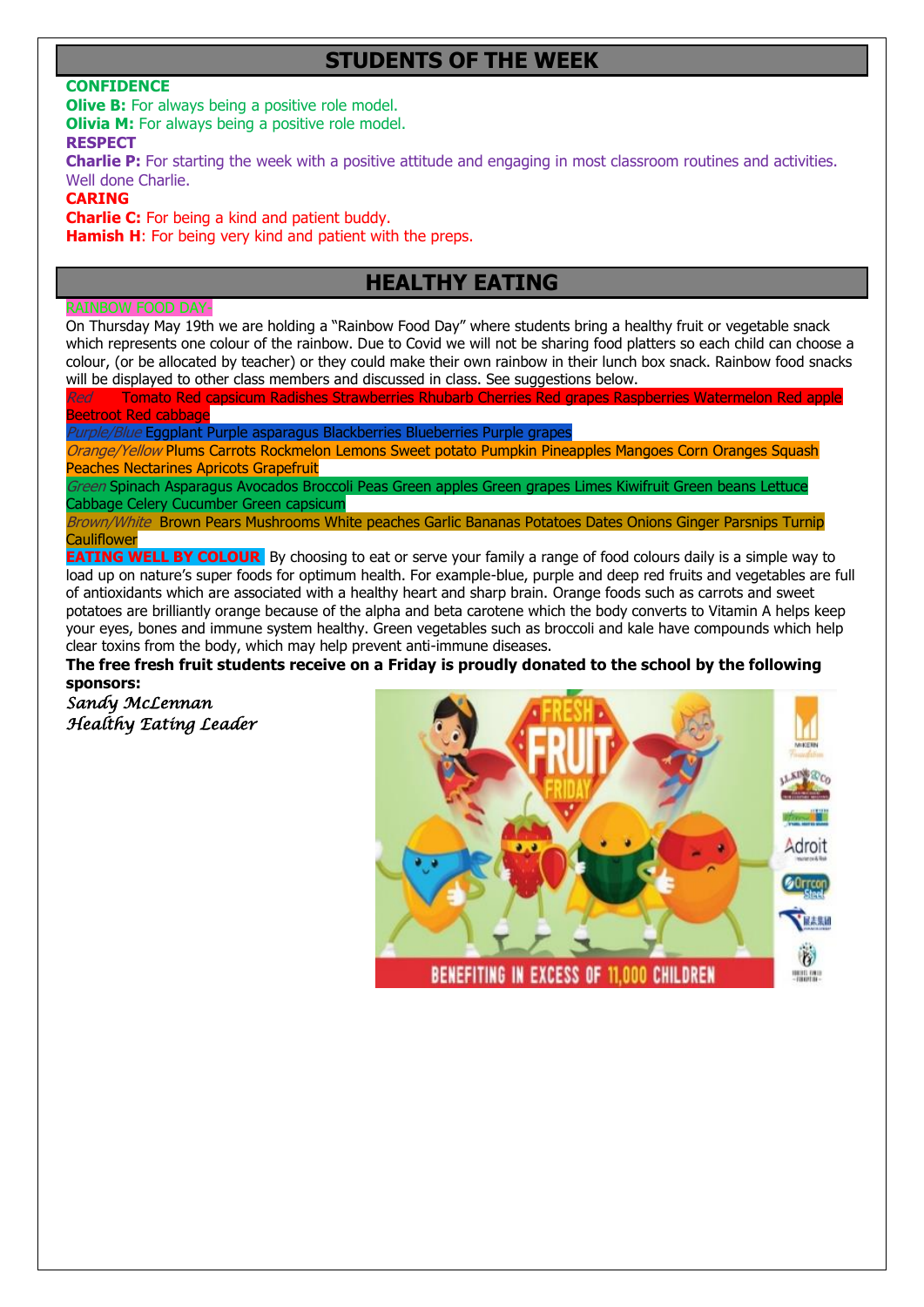# **GREEN TEAM**

#### **This week is Compost Awareness week!**

We are raising awareness about compost by encouraging our students to have 'zero waste to landfill' at school and at home. Each class has the opportunity to learn more about compost this week.

After learning about methane that is produced in Landfill, 1-2C did a drawing or diagram about the methane monster that lives buried beneath the Landfill.

#### [What happens to organic material in](https://compostrevolution.com.au/about/why-compost/) landfill?

When food scraps and other organic materials are sent to landfill, they begin to rot anaerobically (without oxygen) and release greenhouse gases, primarily methane (CH4), which contributes to climate change. Many people don't realise that the impact of methane on climate change is around 34 times greater than carbon dioxide (CO2).

Of course, transporting all of that heavy organic waste to landfill requires big trucks which spew pollution and add to its



carbon footprint. To make matters worse, the rotting organic matter mixes with heavy metals and other chemicals from electronics in landfill and creates a toxic sludge that can sometimes eat its way through the clay lining of the landfill basin. Eventually, these underground toxins can make their way into the water supply.

While many modern landfills reduce these problems using methane gas flaring, waste to energy and groundwater protection systems, there are also plenty that do not. Regardless, these solutions are fixing a problem we can avoid in the first place!

#### **How big is the problem?**

By composting your food scraps instead of sending them to landfill, households can significantly reduce their climate change footprint. In fact, about 5% of Australia's total greenhouse gas emissions comes from organic matter rotting anaerobically (without air) in landfills. To put that in context, that is almost double the entire Australian aviation industry.

#### **The journey of food to our plate**

Long before our food even gets to our plate, it has already had a long, resource-intensive journey. It takes a lot of water, fertiliser, energy, refrigeration, storage, packaging and transport fuel to grow your food and get it to the supermarket before your take it home. Composting your food waste is a good way of reducing the impact of landfill waste, but it's also important to minimise food waste in the first place.

### *Mary Thorpe*

### *Green Team Coordinator*

# **PERFORMING ARTS**

#### **What's new this week?**

**Foundation** students learnt to do the partner rhyme 'Wash the dishes.' They also learnt the partner dance 'Bow to your partner'.

**Grade 1-2** students are thinking about the clock and how we measure each day while learning the song 'Clocks'. **Grade 3-4** students have continued to learn the traditional Ghananian kids song 'Sansa Kroma'. The students created their own stone passing pattern. They also learnt to play the song on the ukulele. This meant learning the new chord G7. **Grade 5-6** students are learning the musical culture of New Zealand through song and the haka. The 5-6 students will attend a theatre performance called 'Robot Song' on Friday.

#### **Short Circus**

Only the Grade 3-4 students will have Short Circus this Friday. The Short Circus students from Grade 5-6 will perform for Open Day on May 27th, approx 12:50pm TBC. The Grade 3-4 students will have an opportunity to perform asap .

*Mary Thorpe* 

*Performing Arts Coordinator* 

# **LUNCH ORDERS**

ORDER VIA OUR QKR APP!!!!!

Please return money and orders by 9.00am Thursday 12<sup>th</sup> May, 2022.

#### **No late orders accepted.**

| Chicken Schnitzel with lettuce and mayonnaise in a roll \$4.00 |  |
|----------------------------------------------------------------|--|
| <b>Vegie Burger \$3.70</b>                                     |  |